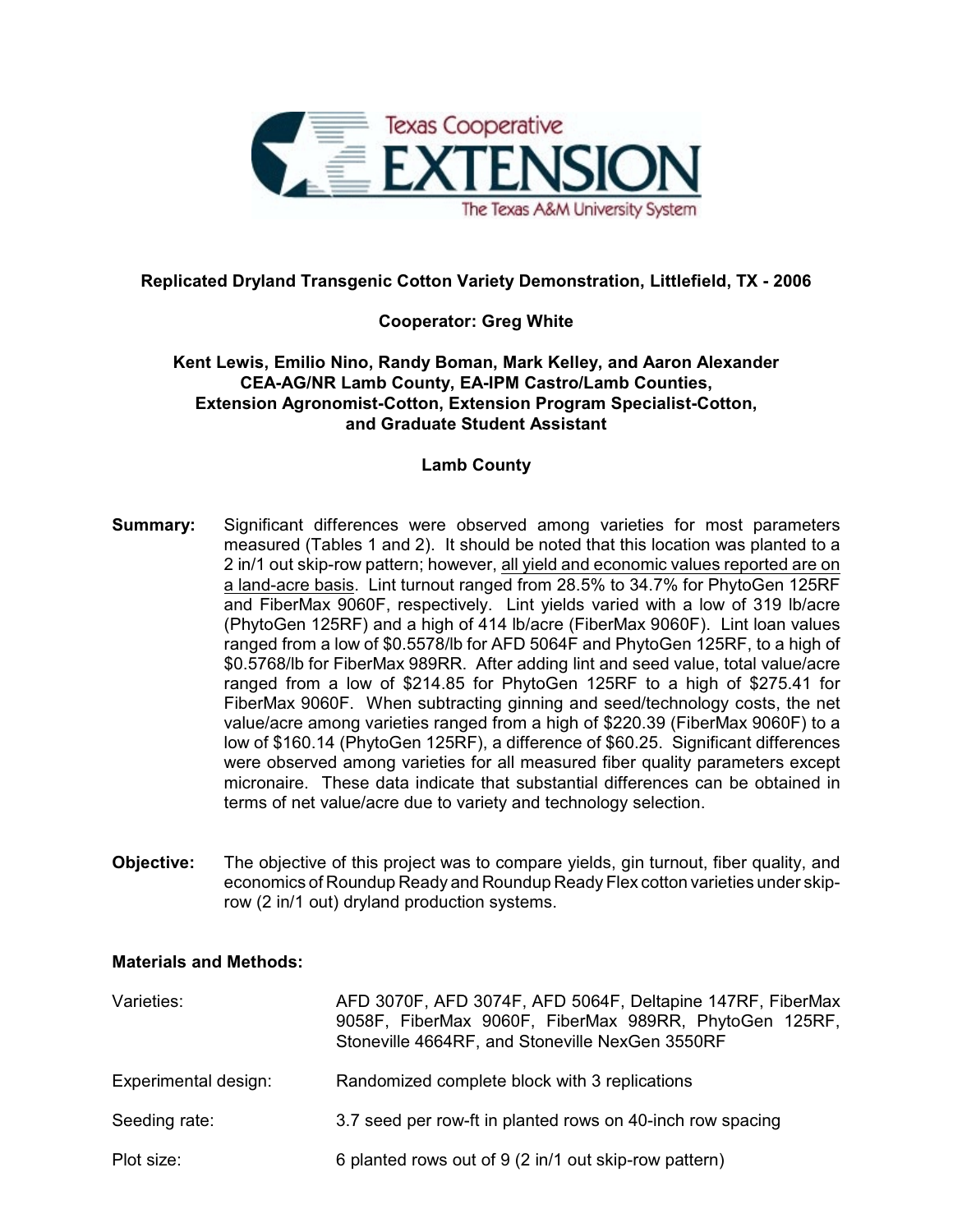| Planting date:           | 18-May                                                                                                                                                                                                                                                                                                                                                                                                                                                        |
|--------------------------|---------------------------------------------------------------------------------------------------------------------------------------------------------------------------------------------------------------------------------------------------------------------------------------------------------------------------------------------------------------------------------------------------------------------------------------------------------------|
| Weed management:         | Trifluralin was applied preplant incorporated at 1.3 pt/acre. Diuron<br>was applied at planting in a 13 inch band at a rate of 32 oz/acre.<br>Roundup Original Max herbicide was applied over-the-top on 10-<br>June at a rate of 32 oz/acre with ammonium sulfate (15 lbs/100<br>gallons of spray mix). Another application of Roundup Original Max<br>was post directed at a rate of 32 oz/acre with ammonium sulfate (15<br>lbs/100 gallons of spray mix). |
| Rainfall                 |                                                                                                                                                                                                                                                                                                                                                                                                                                                               |
| and Irrigation:          | According to personal communication with cooperator, 11.0 inches<br>of rainfall accumulated during the growing season.                                                                                                                                                                                                                                                                                                                                        |
| Insecticides:            | Temik was applied in-furrow at planting at 3.0 lb/acre. No other<br>insecticides were used at this site during the growing season.                                                                                                                                                                                                                                                                                                                            |
| Fertilizer management:   | None used at this site during the growing season.                                                                                                                                                                                                                                                                                                                                                                                                             |
| Plant growth regulators: | None used at this site during the growing season.                                                                                                                                                                                                                                                                                                                                                                                                             |
| Harvest aids:            | Plots were left to freeze.                                                                                                                                                                                                                                                                                                                                                                                                                                    |
| Harvest:                 | Plots were harvested on 21-November using a commercial John<br>Deere 7445 stripper harvester with field cleaner. Harvested material<br>was transferred into a weigh wagon with integral electronic scales to<br>determine individual plot weights. Plot yields were adjusted to<br>lbs/acre.                                                                                                                                                                  |
| Gin turnout:             | Grab samples were taken by plot and ginned at the Texas A&M<br>University Agricultural Research and Extension Center at Lubbock<br>to determine gin turnouts.                                                                                                                                                                                                                                                                                                 |
| Fiber analysis:          | Lint samples were submitted to the International Textile Center at<br>Texas Tech University for HVI analysis, and Commodity Credit<br>Corporation (CCC) loan values were determined for each variety by<br>plot.                                                                                                                                                                                                                                              |
| Ginning cost             |                                                                                                                                                                                                                                                                                                                                                                                                                                                               |
| and seed values:         | Ginning costs were based on \$2.45 per cwt. of bur cotton and seed<br>value/acre was based on \$125/ton of seed. Ginning costs did not<br>include checkoff.                                                                                                                                                                                                                                                                                                   |
| Seed and                 |                                                                                                                                                                                                                                                                                                                                                                                                                                                               |
| technology cost:         | Seed and technology costs were calculated using the appropriate<br>seeding rate (seed/row-ft) for the row spacing and entries using the<br>online Plains Cotton Growers Seed Cost Comparison Worksheet<br>Cost<br>Thresholds.<br>with<br>Monsanto<br>Cap<br>available<br>at:<br>http://www.plainscotton.org/Seed/seedindex.html                                                                                                                               |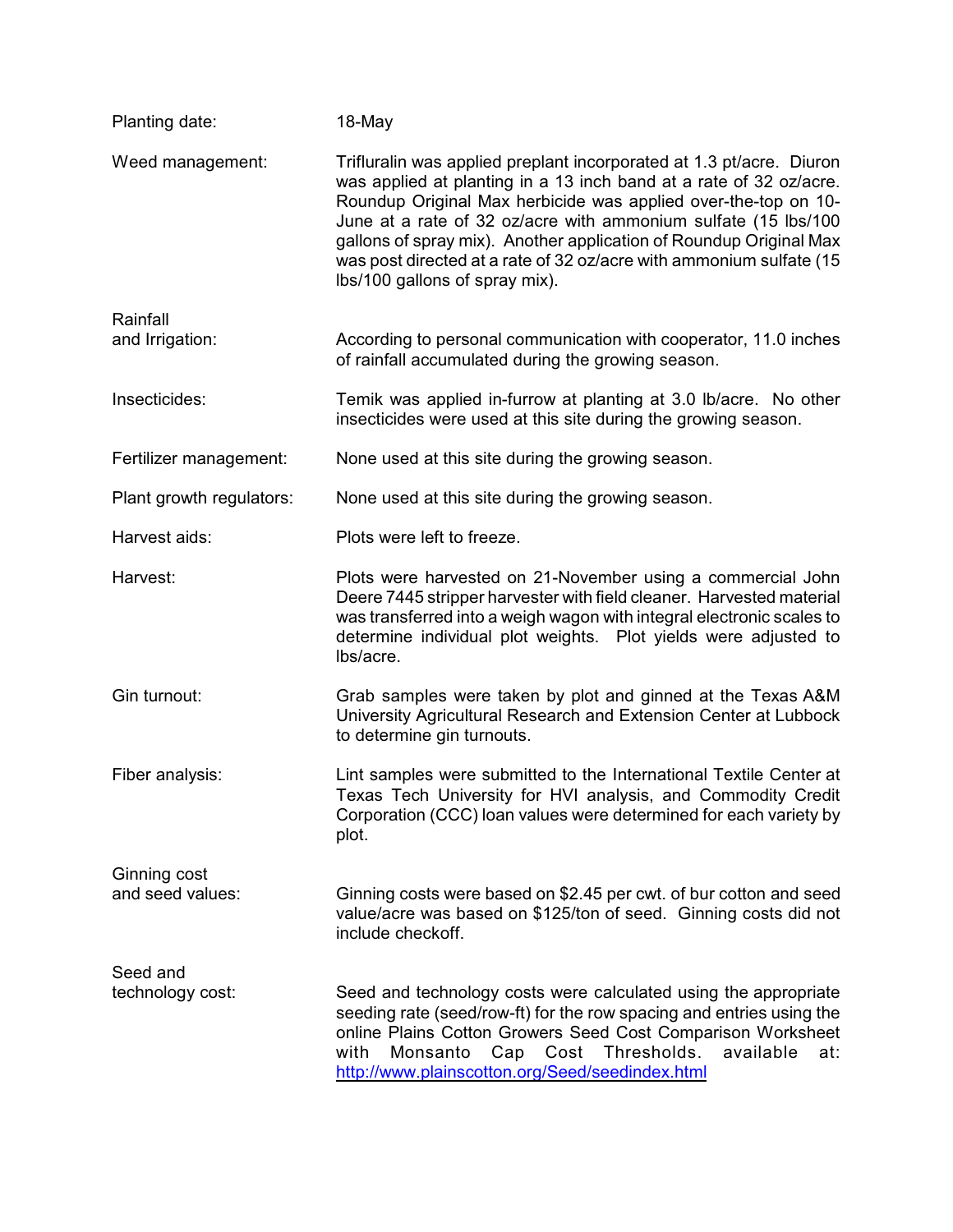#### **Results and Discussion:**

Significant differences were observed among varieties for most parameters measured (Tables 1 and 2). It should be noted that this location was planted to a 2 in/1 out skip-row pattern; however, all yield and economic values reported are on a land-acre basis. Lint turnout ranged from 28.5% to 34.7% for PhytoGen 125RF and FiberMax 9060F, respectively. Lint yields varied with a low of 319 lb/acre (PhytoGen 125RF) and a high of 414 lb/acre (FiberMax 9060F). Lint loan values ranged from a low of \$0.5578/lb for AFD 5064F and PhytoGen 125RF, to a high of \$0.5768/lb for FiberMax 989RR. After adding lint and seed value, total value/acre ranged from a low of \$214.85 for PhytoGen 125RF to a high of \$275.41 for FiberMax 9060F. When subtracting ginning and seed/technology costs, the net value/acre among varieties ranged from a high of \$220.39 (FiberMax 9060F) to a low of \$160.14 (PhytoGen 125RF), a difference of \$60.25. No significant differences were observed among varieties for micronaire with a test average value of 4.0. Staple length averaged 35.9 across all varieties with a low of 34.8 for AFD 5064F and a high of 37.0 for FiberMax 9058F. Uniformity was highest for PhytoGen 125RF (83.3%) and lowest for Deltapine 147RF (80.3%). A test average strength of 28.3 g/tex was observed with a high of 31.1 g/tex (PhytoGen 125RF) and a low of 26.6 g/tex (Deltapine 147RF). Percent elongation ranged from a high of 7.6 to a low of 5.5 for Stoneville 4664RF and FiberMax 9060F, respectively. The highest average leaf grade (3.7) was observed for PhytoGen 125RF and the lowest (2.3) was observed for FiberMax 9060F. Test averages for reflectance (Rd) and yellowness (+b) were 80.5 and 7.4, respectively. Color grades were mostly 21's and 31's at this location. These data indicate that substantial differences can be obtained in terms of net value/acre due to variety and technology selection. It should be noted no inclement weather was encountered at this location prior to harvest. Additional multi-site and multi-year applied research is needed to evaluate varieties and technology across a series of environments.

### **Acknowledgments:**

Appreciation is expressed to Greg White for the use of his land, equipment and labor for this project. Further assistance with this project was provided by Dr. John Gannaway - TAES, Lubbock, and Dr. Eric Hequet - Associate Director, International Textile Center, Texas Tech University.

### **Disclaimer Clause:**

Trade names of commercial products used in this report are included only for better understanding and clarity. Reference to commercial products or trade names is made with the understanding that no discrimination is intended and no endorsement by the Texas A&M University System is implied. Readers should realize that results from one experiment do not represent conclusive evidence that the same response would occur where conditions vary.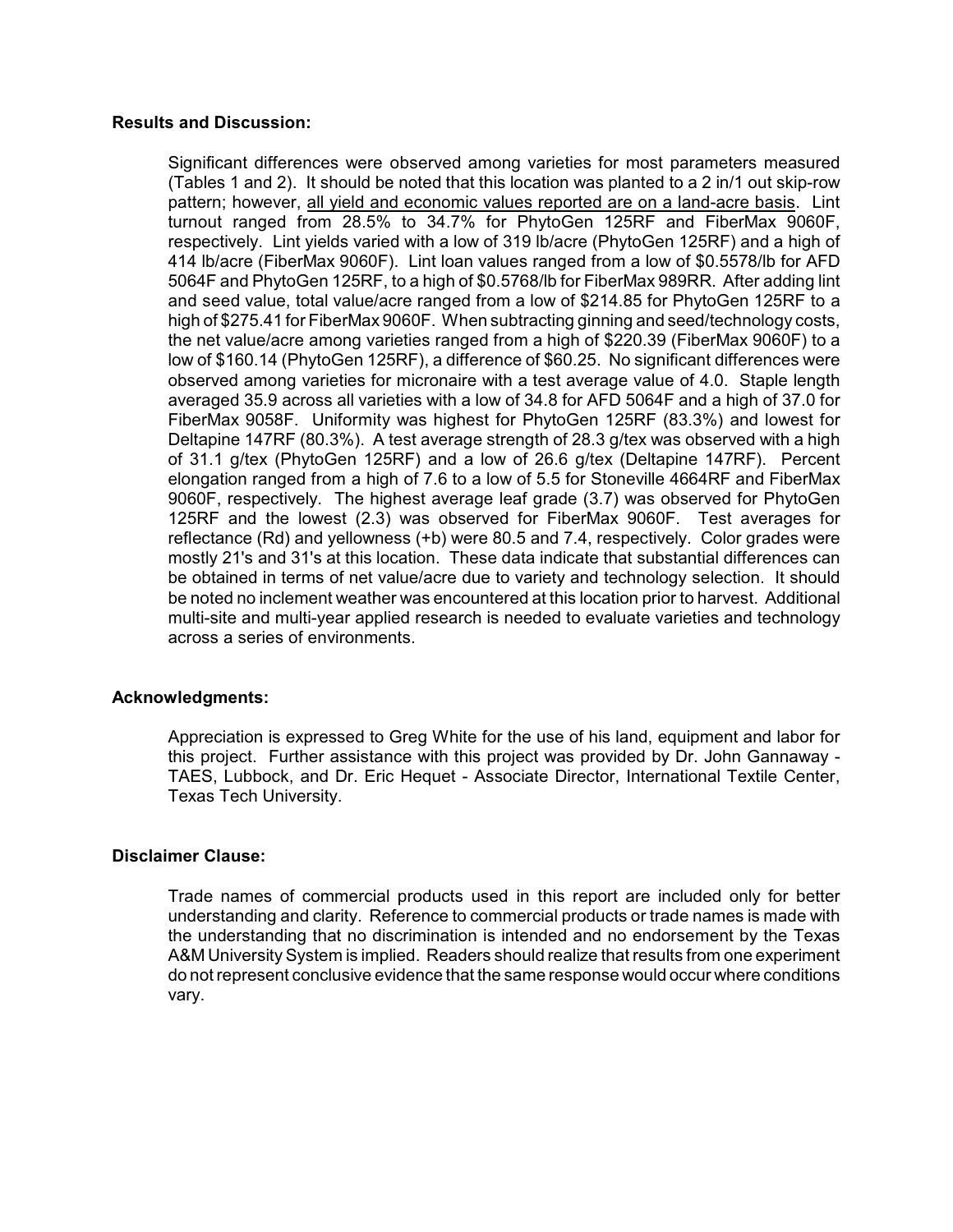| Entry                           | Lint<br>turnout | Seed<br>turnout | <b>Bur cotton</b><br>vield | Lint<br>vield        | Seed<br>vield        | Lint Ioan<br>value | Lint<br>value        | Seed<br>value        | Total<br>value       | Ginning<br>cost       | Seed/technology<br>cost | <b>Net</b><br>value  |     |
|---------------------------------|-----------------|-----------------|----------------------------|----------------------|----------------------|--------------------|----------------------|----------------------|----------------------|-----------------------|-------------------------|----------------------|-----|
|                                 | %               | %               | lb/acre <sup>T</sup>       | Ib/acre <sup>T</sup> | lb/acre <sup>1</sup> | \$/lb              | \$/acre <sup>1</sup> | \$/acre <sup>T</sup> | \$/acre <sup>1</sup> | $$/acre$ <sup>1</sup> | $$/acre$ <sup>1</sup>   | \$/acre <sup>T</sup> |     |
| FiberMax 9060F                  | 34.7            | 50.0            | 1192                       | 414                  | 596                  | 0.5762             | 238.15               | 37.26                | 275.41               | 29.19                 | 25.83                   | 220.39               | a   |
| FiberMax 989RR                  | 34.5            | 49.7            | 1149                       | 397                  | 571                  | 0.5768             | 228.96               | 35.69                | 264.64               | 28.15                 | 22.39                   | 214.10               | ab  |
| FiberMax 9058F                  | 33.6            | 50.2            | 1195                       | 402                  | 600                  | 0.5728             | 230.24               | 37.52                | 267.75               | 29.27                 | 25.83                   | 212.65               | ab  |
| Stoneville 4664RF               | 34.5            | 51.1            | 1140                       | 393                  | 582                  | 0.5745             | 226.08               | 36.42                | 262.50               | 27.93                 | 28.95                   | 205.62               | abc |
| <b>AFD 5064F</b>                | 31.6            | 52.7            | 1213                       | 384                  | 639                  | 0.5578             | 214.06               | 39.96                | 254.02               | 29.72                 | 24.70                   | 199.59               | bc  |
| Deltapine 147RF                 | 33.0            | 50.8            | 1148                       | 378                  | 583                  | 0.5687             | 214.93               | 36.45                | 251.38               | 28.11                 | 29.21                   | 194.06               | c   |
| <b>Stoneville NexGen 3550RF</b> | 32.5            | 53.1            | 1115                       | 362                  | 592                  | 0.5740             | 207.71               | 37.00                | 244.71               | 27.32                 | 24.47                   | 192.92               | cd  |
| <b>AFD 3070F</b>                | 28.8            | 54.0            | 1156                       | 333                  | 624                  | 0.5708             | 189.87               | 39.03                | 228.90               | 28.31                 | 23.83                   | 176.75               | de  |
| <b>AFD 3074F</b>                | 28.9            | 52.2            | 1107                       | 320                  | 578                  | 0.5635             | 180.11               | 36.14                | 216.25               | 27.12                 | 23.45                   | 165.69               | ef  |
| PhytoGen 125RF                  | 28.5            | 52.6            | 1121                       | 319                  | 590                  | 0.5578             | 178.00               | 36.85                | 214.85               | 27.46                 | 27.25                   | 160.14 f             |     |
| <b>Test average</b>             | 32.1            | 51.7            | 1153                       | 370                  | 596                  | 0.5693             | 210.81               | 37.23                | 248.04               | 28.26                 | 25.59                   | 194.19               |     |
| CV, %                           | 2.3             | 1.8             | 4.2                        | 4.6                  | 4.5                  | 1.4                | 4.3                  | 4.4                  | 4.2                  | 4.2                   | --                      | 4.9                  |     |
| OSL                             | < 0.0001        | 0.0001          | 0.1638                     | < 0.0001             | 0.1140               | 0.0413             | < 0.0001             | 0.1136               | < 0.0001             | 0.1656                | --                      | <0.0001              |     |
| <b>LSD</b>                      | 1.3             | 1.6             | <b>NS</b>                  | 29                   | <b>NS</b>            | 0.0133             | 15.62                | <b>NS</b>            | 17.91                | <b>NS</b>             | --                      | 16.37                |     |

**Table 1. Harvest results from the dryland replicated transgenic cotton variety demonstration, Greg White Farm, Littlefield, TX, 2006**

**† Note: all values reported are on a land-acre basis.** 

**For net value/acre, means within a column with the same letter are not significantly different at the 0.05 probability level**

**CV - coefficient of variation.**

**OSL - observed significance level, or probability of a greater F value.**

**LSD - least significant difference at the 0.05 level, NS - nonsignificant.** 

**Note: some columns may not add up due to rounding error.**

**Assumes:**

**\$2.45/cwt ginning cost.**

**\$125/ton for seed.**

**Value for lint based on CCC loan value from grab samples and ITC HVI results.**